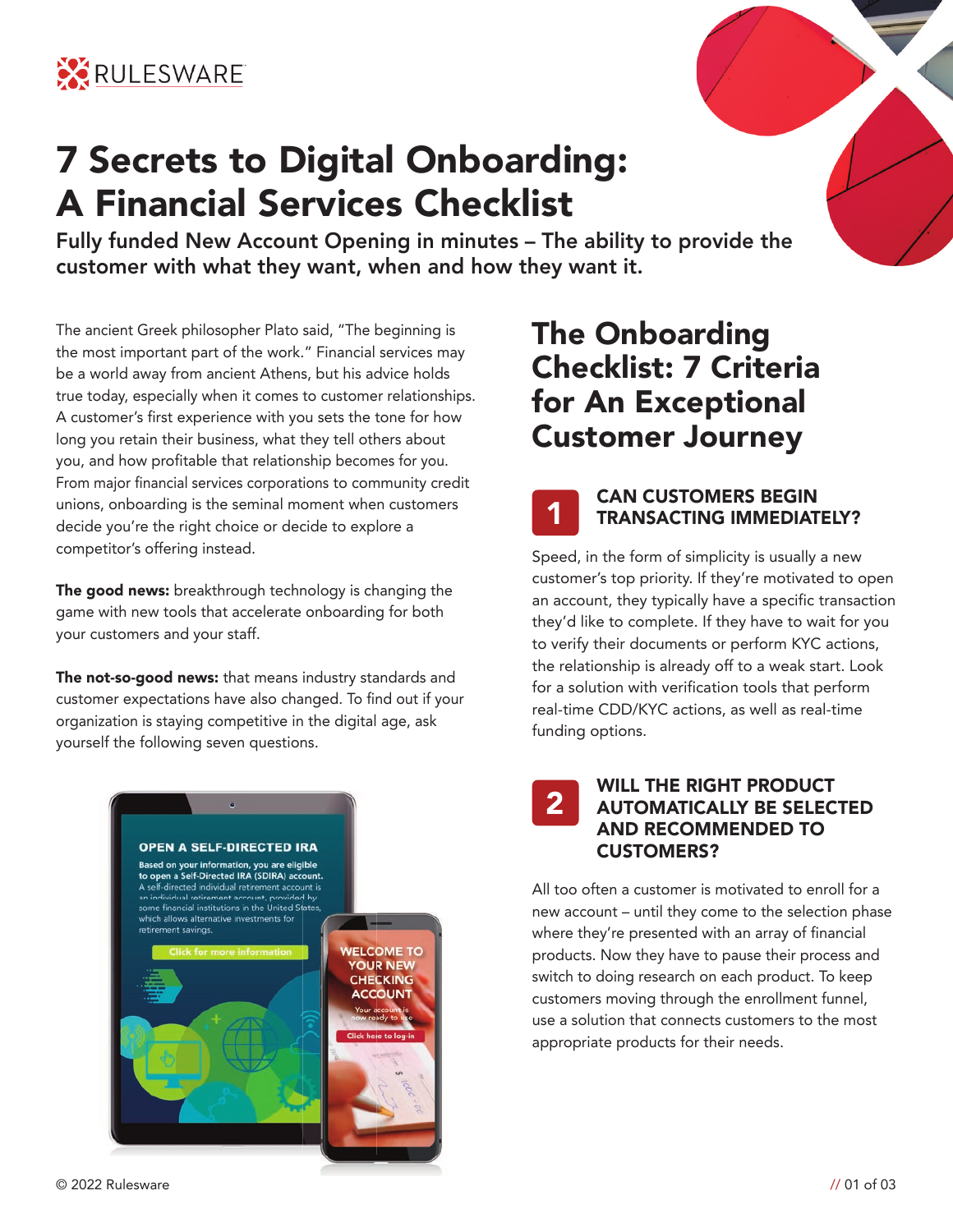#### **DO YOU HAVE MULTIPLE SYSTEMS TO HANDLE PERSONAL, SMALL BUSINESS, AND COMMERCIAL ACCOUNTS 3**

Too many platforms on the back end complicates everything for your staff, who must be trained on different systems. It also means different workflows to approve customer documents and meet compliance requirements, while each signup becomes a longer, drawn-out process. Keep it simple for both branch staff and your customers with one intuitive, universal solution for personal, small business, and commercial accounts.



#### **CAN CUSTOMERS ENROLL HOWEVER, WHENEVER, AND FROM WHEREVER THEY WANT?**

An omnichannel enrollment process is a must in the eyes of modern customers. They move between mobile, desktop and online channels from moment to moment, and they expect you to accommodate that agility from the start.



#### **DO YOU HAVE CUSTOMER SELF-SERVICE OPTIONS?**

Customers dislike organizations that force them to interact with service representatives or wait on hold for assistance. They get exasperated when they request information, and your team takes hours or even days to provide it. If you can provide self-service options where they can apply for products, check account status, submit documents, or correct personal information all on their own, they are more likely to complete enrollment.



#### **IS YOUR CURRENT ONBOARDING PROCESS FUTURE-PROOF?**

With the speed of innovation, no one can say exactly what financial technology will look like five years from now. But we do know customers currently enjoy a variety of banking options and they prioritize organizations that offer an exceptional digital experience. Secure portals, convenient features, and 24/7 access are now the baseline expectations for customers. A configurable, streamlined platform is the best springboard into the future.

**7**

#### **CAN YOU CONFIGURE YOUR SOFT-WARE TO MEET YOUR NEEDS?**

No software is going to arrive tailored to your teams' nuances and workflows. Choose a solution with flexible configuration options so you can control your work routing, analytics, product workflows, and application behavior. Your software should adapt to your business processes, not force your business to adapt to rigid and limited options.

If you answered "No" to many of these questions, you're not alone – many financial services organizations are still figuring out their digital transformation journey. Now is the time to elevate your current technology and offer the sophisticated capabilities that attract new accounts while expediting your team's efficiency and productivity.

### **SOLVING ONBOARDING CHALLENGES IN A DIGITAL WORLD**

In 2022, customers expect more than a smooth new account experience. They look for the convenience of immediate, omnichannel options and the empowerment of personalized product recommendations. LaunchPoint can elevate your onboarding process while internally mirroring that efficiency with streamlined operations. Most importantly, it can help your organization succeed in the fast-moving financial services world – and remain competitive in a digital future.